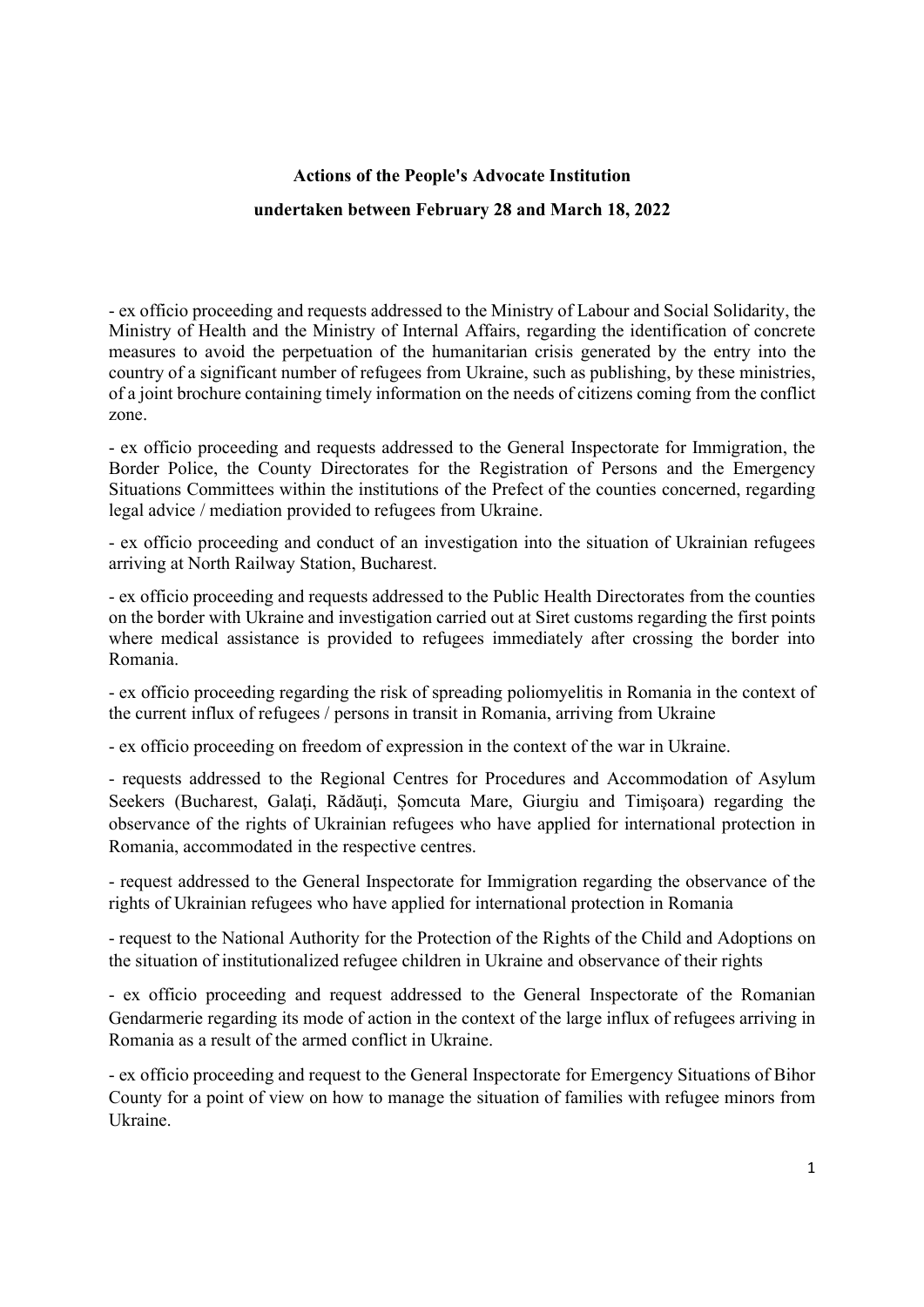- ex officio proceeding and request addressed to the Immigration Service of Cluj County, the General Directorate of Social Assistance and Child Protection Cluj and the Inspectorate for Emergency Situations of Cluj County regarding the situation of refugee children from Ukraine who arrived in Cluj County.

- ex officio proceeding and request addressed to the Immigration Service of Maramureş County, the General Directorate of Social Assistance and Child Protection Maramureş and the Inspectorate for Emergency Situations of Maramureş County regarding the situation of refugee children from Ukraine who arrived in Maramureş County.

- ex officio proceeding and request addressed to the Immigration Service of Sălaj County, the General Directorate of Social Assistance and Child Protection Sălaj and the Inspectorate for Emergency Situations of Sălaj County regarding the situation of refugee children from Ukraine who arrived in Sălaj County.

- ex officio proceeding and request addressed to the Immigration Service of Bistrița-Năsăud County, to the General Directorate of Social Assistance and Child Protection Bistrița-Năsăud and to the Inspectorate for Emergency Situations of Bistrița-Năsăud County regarding the situation of refugee children arriving from Ukraine in Bistrița-Năsăud county.

- ex officio proceeding and request to the Arad County School Inspectorate for a point of view related to the information circulated in the media ("No school or kindergarten in Arad has so far expressed its desire to help Ukrainian children."), as well as the request for information on measures taken to ensure the right to education for Ukrainian students.

- ex officio proceeding and requests addressed to the Romanian Border Police and the General Directorate of Social Assistance and Child Protection regarding the identity of a 14-year-old minor from Ukraine who came alone to customs and the measures ordered.

- ex officio proceeding and requests addressed to the General Directorate of Social Assistance and Child Protection Brasov and the General Inspectorate for Immigration - Immigration Service Brasov, in order to identify the situation of the 26 institutionalized children from Ukraine who arrived in Brasov and measures to protect them.

- ex officio proceeding and requests addressed to the Immigration Office of Satu-Mare County, to the Immigration Office of Bihor County, to the General Directorate of Social Assistance and Child Protection Satu-Mare, to the General Directorate of Social Assistance and Child Protection of Bihor, Inspectorate for Emergency Situations of Satu-Mare County and the Inspectorate for Emergency Situations of Bihor County on the situation of refugees, as well as the case of a mother with two children from Ukraine who arrived in Satu-Mare County.

- ex officio proceeding and requests addressed to the City Hall of Stoenești commune and Argeş County Council in order to identify the measures ordered by the local authorities to guarantee the rights of refugee children in Stoenești commune, Argeș county.

- ex officio proceeding and request addressed to the General Directorate of Social Assistance and Child Protection Suceava regarding the verification of the observance of the rights of a child taken